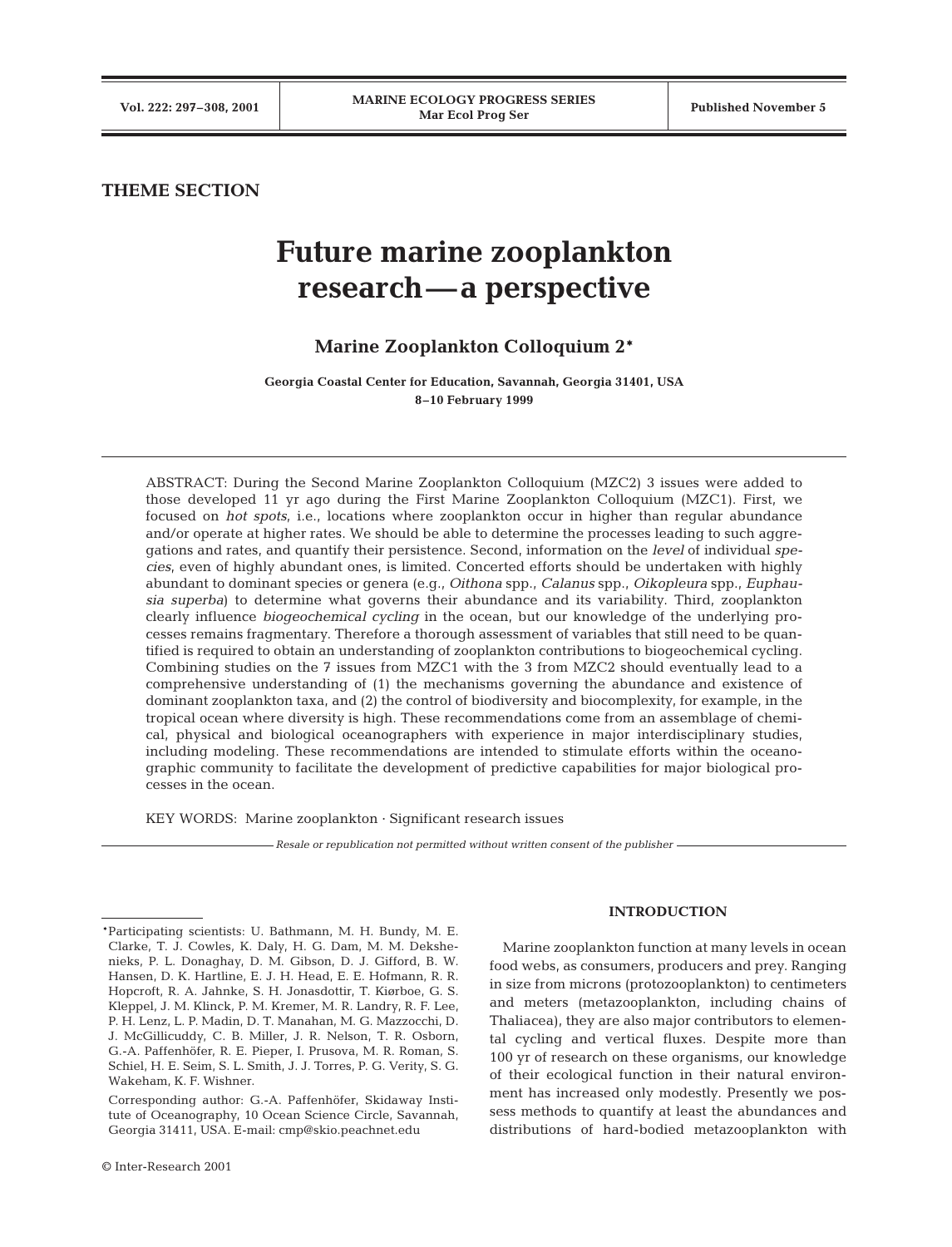accuracy, but have only coarse measures, acoustics for example, to locate dense aggregations and determine their temporal changes/variability. For neither protozoa nor metazooplankton have we definitive methods to determine key rates *in situ*, and most of the former remain inaccessible to study at the species level. Therefore it is not so much a lack of ideas but inadequate methodologies and instrumentation that limits the pace of advances in understanding marine zooplankton. Our ability to predict abundances and distributions, even of the most studied species, is still at an early stage. That realization resulted in the first Marine Zooplankton Colloquium (MZC1) in April 1988 and led to a second Marine Zooplankton Colloquium (MZC2) in February 1999. Several of the participants of MZC1, after consultations with colleagues, decided to organize MZC2, which addressed the following questions: (1)Which major issues have emerged as additional critical topics during the past decade in our field? (2) How can these issues be studied?

In the sections below, we first briefly consider the progress made on research issues initially raised in MZC1 (1989). While these issues remain significant for

now and the near future, the bulk of this report focuses on 3 additional challenges that emerged in discussions at MZC2.

# **PREVIOUS ISSUES**

The 7 research issues of MZC1 are listed in Table 1, each with several citations reflecting progress in that area over the past 12 yr. Neither the references selected for the table nor the brief comments below are meant to be complete. They are only meant to illustrate some of the ways in which advances have been realized. A definitive evaluation of recent progress in marine zooplankton ecology, requiring a more intensive review of all 7 issues, would be an appropriate way to mark the 20th anniversary of MZC1 in 2008.

*Issue 1* (small-scale behaviors of individual zooplankters) was stimulated by our lack of understanding about how individual zooplankters behave and interact with other organisms at scales of relevance in their natural environment. Our citations of progress include *in situ* observations as well as experimental studies

Table 1. Issues from MZC 1: recent advances on these issues, and sources

| Issue                                                                                                        | Observation                                                                                                                                                                                                                                                                                                                                                                      | Source                                                                                                                                               |
|--------------------------------------------------------------------------------------------------------------|----------------------------------------------------------------------------------------------------------------------------------------------------------------------------------------------------------------------------------------------------------------------------------------------------------------------------------------------------------------------------------|------------------------------------------------------------------------------------------------------------------------------------------------------|
| (1) Small-scale<br>behavior of<br>individual<br>zooplankters                                                 | In situ characterization of behavior of 9 copepod species<br>Behavior of ciliates to various stimuli<br>In situ behavior of Dioithona oculata<br>In situ preying of herring juveniles on Acartia<br>Mate location of copepods                                                                                                                                                    | Kimoto et al. (1988)<br>Buskey & Stoecker (1989)<br>Ambler et al. (1991)<br>Kils (1992)<br>Doall et al. (1998)                                       |
| (2) Effects of environ-<br>mental variability on<br>individual physiology<br>and behavior                    | In situ indirect effects of invertebrate predators on copepods<br>In situ indirect effects of predatory fish on copepods<br>Distribution of planktonic ciliates is affected by physical variables                                                                                                                                                                                | Neill (1990)<br>Bollens & Frost (1991)<br>James & Hall (1995)                                                                                        |
| (3) Relation of growth,<br>fecundity and<br>mortality to<br>environmental<br>conditions, past<br>and present | Growth and reproduction of adult and juvenile copepods in situ<br>Fecundity etc. of Oithona davisae in relation to hydrographic variables<br>In situ mortality of Centropages abdominalis<br>Copepod eqq production in relation to seston composition<br>Changes in in situ copepod reproduction (3 mo)<br>Seasonal mortality of Oithona                                         | Peterson et al. (1991)<br>Uye & Sano (1995)<br>Liang et al. (1996)<br>Jonasdottir et al. (1995)<br>Niehoff et al. (1999)<br>Nielsen et al. (1999)    |
| (4) Definition<br>of nutritional<br>requirements                                                             | Feeding on heterotrophs is seen as enhancing copepod condition<br>Food quality and quantity affect growth rates of ciliates<br>Calanoid copepods prefer heterotrophs as food over diatoms<br>Copepod reproduction varies with the phytoplankton taxon eaten<br>Aldehydes from diatoms affect copepod eqq viability neqatively<br>Aldehydes are produced by diatoms upon breakage | Kleppel (1993)<br>Mischke (1994)<br>Fessenden & Cowles (1994)<br>Ban et al. (1997)<br>Miralto et al. (1999)<br>Pohnert (2000)                        |
| (5) Long-term observa-<br>tions of population and<br>community dynamics<br>and variability                   | Parallel trends of abundance of phytoplankton, zooplankton, and herring over 30 yr Aebischer et al. (1990)<br>Ocean temperature increase is accompanied by zooplankton decline<br>Decrease in fish stocks results in zooplankton increase (45 yr)<br>Daily variability of copepod in situ feeding over 3 mo                                                                      | Roemmich & McGowan (1995)<br>Verheye et al. (1998)<br>Iriqoien et al. (1998)                                                                         |
| (6) Significance of<br>species<br>identification                                                             | Living species are identified by specific motion and live morphology<br>Automated image recognition by the VPR and new algorithms<br>Closely related species can be distinguished with molecular technology                                                                                                                                                                      | Paffenhofer et al. (1996)<br>Tang et al. (1998)<br>Lindeque et al. (1999)                                                                            |
| (7) Biological-physical<br>model<br>development                                                              | Distribution of cod and haddock juveniles<br>Three-dimensional biological-physical model<br>General overview of progress<br>Mechanisms of zooplankton behavior-species specific<br>Coupling of individual-based population dynamics model to a circulation model<br>General overview of progress                                                                                 | Werner et al. (1993)<br>Moisan et al. (1996)<br>Hofmann & Lascara (1998)<br>Carlotti & Wolf (1998)<br>Miller et al. (1998)<br>Carlotti et al. (2000) |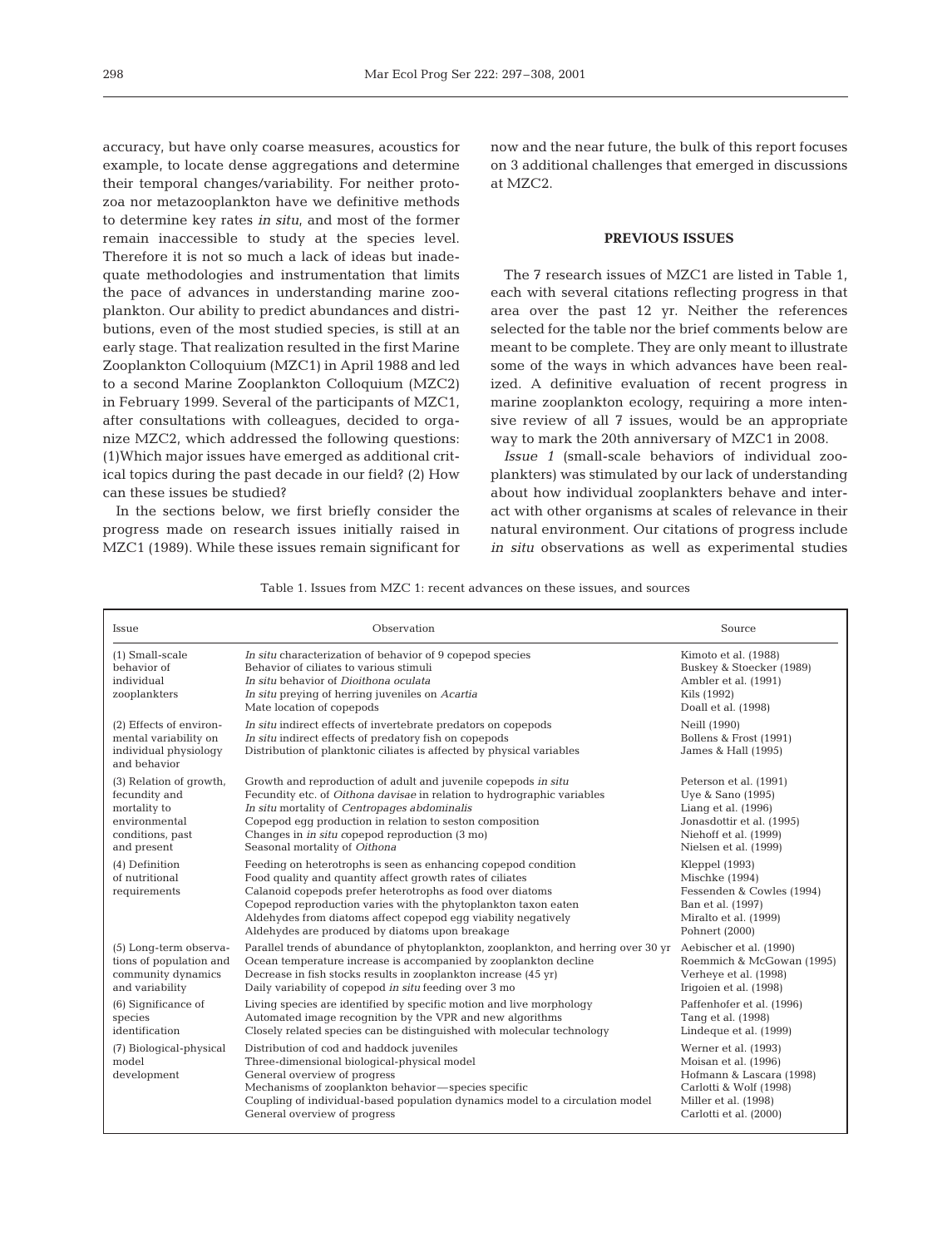| Issues                                    | Needed steps                                                                                                                                                                                                                                                                                                                                                                                             |  |
|-------------------------------------------|----------------------------------------------------------------------------------------------------------------------------------------------------------------------------------------------------------------------------------------------------------------------------------------------------------------------------------------------------------------------------------------------------------|--|
| (1) Significance of zooplankton hot spots | (1) Information on dimensions, longevity of and activities<br>in hot spots, and their variability; mechanisms resulting in<br>hot spots; significance of hot spots for communities;<br>methods to locate hot spots and observe them non-invasively                                                                                                                                                       |  |
| (2) Information on individual species     | (2) Quantifications on 3 levels (integrative): (i) environment<br>and population; (ii) organism, its life history, activities,<br>bioenergetics; (iii) on molecular levels biochemical<br>adaptation and genetics. Utilize biological-physical<br>modeling for Issues (1) and (2), including advanced data<br>assimilation methods, circulation-biological models,<br>species-specific and nested models |  |
| (3) Zooplankton and biogeochemical cycles | (3) Use new biomarkers to determine the fate of organic<br>matter; determine mechanisms of DOC production, and its<br>composition from various producers; develop nested<br>models with strong empirical input to understand<br>biogeochemical cycles in relation to food web interactions                                                                                                               |  |

(Table 1). Notable is the promising technology that enables *in situ* behavioral observations of individual copepods *Acartia discaudata* being preyed upon by individual juvenile herring, moving obliquely upwards as a school (Kils 1992).

*Issue 2* (effects of environmental variability on individual physiology and behavior) stemmed from several studies suggesting that zooplankton behaviors respond more to the magnitude of variance of the conditions encountered, rather than their average. Although this issue has not received a major amount of research attention, demonstrated behavioral responses include the almost immediate response of *Acartia hudsonica* to the introduction of predatory fish into enclosures (Bollens & Frost 1991).

*Issue 3* (relationship of growth, fecundity and mortality to environmental conditions, past and present) has received considerable attention. For example, Peterson et al. (1991) revealed how to obtain environmentally realistic rates of growth and reproduction of copepods. Obtaining comparable quantitative information on zooplankton mortality rates continues to be a major stumbling block, but the approach by Ohman & Wood (1995) is promising. A comprehensive field study in a stable physical environment (e.g. with *Calanus finmarchicus* as a likely predator of *Oithona*) could provide quantification and some understanding of *in situ* mortality of a major copepod genus (Nielsen et al. 1999).

*Issue 4* (definition of nutritional requirements) was addressed in a recent workshop (Kleppel 2001). We emphasize here recent observations on the effects of specific phytoplankton taxa on calanoid reproduction. For example, aldehydes produced by 3 different species of diatoms negatively affected calanoid egg viability (Miralto et al. 1999, Pohnert 2000); however, other phytoplankton may be nutritionally inadequate, rather

than toxic to zooplankton (e.g. Kleppel 1993, Jonasdottir et al. 1995).

*Issue 5* (long-term observations of population and community dynamics and variability) has been investigated in several field studies. Aebischer et al. (1990) showed the parallel trends of changes in the abundance of phytoplankton, zooplankton and herring off NE Great Britain over more than 30 yr, yet they stated 'The mechanisms behind the parallelism in trends remain unclear.' This paper and Roemmich & Mc-Gowan (1995) illustrate the value of long-term observations. Major efforts and investments will be needed to conduct meaningful continuous long-term observations (B. W. Frost pers. comm., presenting Brodeur et al. 1998).

*Issue 6* (significance of species identification) is progressing with the advent of new technology and data processing capability. Tang et al. (1998) showed indirectly that automated zooplankton species identification may be wishful thinking for the near future, especially when many similar species co-occur. However, using motion and the morphology of appendages can make it quite easy to separate even closely related species, if observations are made on living animals (Paffenhöfer et al. 1996). Taxonomic issues relating to openocean forms of marine protists was not explicitly noted in the MZC1 report but may ultimately be resolvable with the broader application of molecular methods.

*Issue 7* (biological-physical model development) has progressed well in the 12 yr since MZC1. Recent reviews by Hofmann & Lascara (1998) and Carlotti et al. (2000) point towards the future. Virtual reality visualization methods are of particular significance when modeling the motions and behaviors of zooplankton. Model development will be addressed further below as part of the new issues raised at MZC2.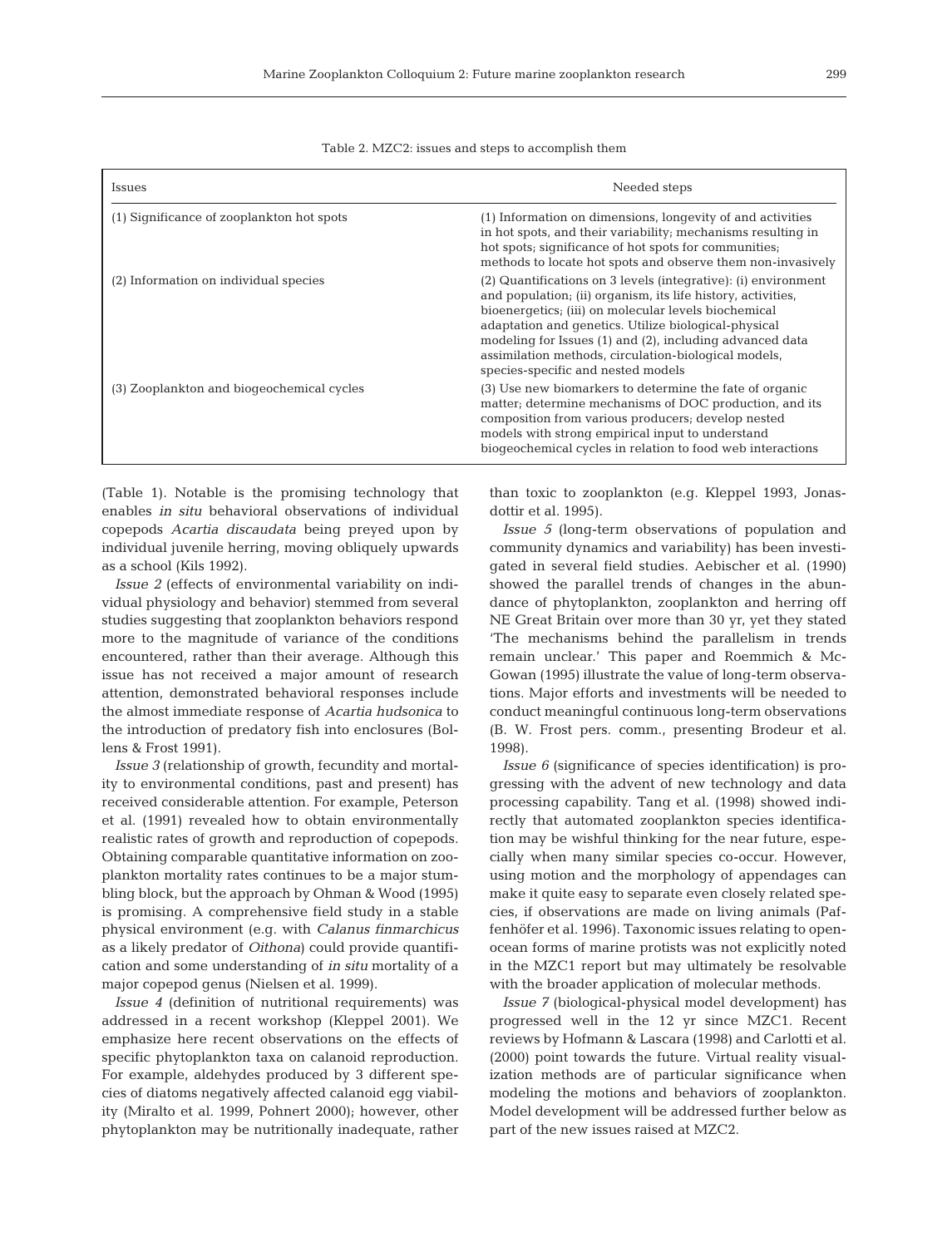# **NEW ISSUES**

Of the 3 new issues identified at MZC2, the first relates to *zooplankton hot spots*, which in this context are defined as volumes of water characterized by enhanced biological activity and/or concentrations of zooplankton. Zooplankton hot spots are often dominated by 1 or only a few species as, for example, the dominance of zooplankton biomass and part of the food-web interactions by the copepod *Calanoides carinatus* during the Arabian Sea SW Monsoon (Smith et al. 1998). In order to unravel the functional repertoires and food-web influences of such dominant species, concerted efforts are needed at the *species level*, our second issue, ranging across different length and time scales. *Biogeochemical cycling* by zooplankton, including protozooplankton, is our

third issue. It has been inadequately addressed in highly productive regions such as ocean margins. Efforts have been made to consider the bulk biomass and grazing properties of zooplankton in major JGOFS studies; however, the main roles and contributions of key dominant species have in most cases received inadequate attention. Therefore, the mechanisms of the contribution of abundant zooplankton species to biogeochemical cycling could not be reliably determined.

# **Zooplankton hot spots**

For the purpose of this discussion, zooplankton hot spots are defined as ocean sites at which there is a recurrently pronounced zooplankton biomass signal and/or a critical rate process, with biomass or rate parameters well above the background mean. There is an implicit assumption of higher activity, although biomass is usually the signal. For example, an aggregation of inactive (diapausing) or senescent animals might not be considered a zooplankton hot spot *per se*, but could be an area of enhanced predatory activity. Often, high biomasses and/or rates are found at physical discontinuities or associated with episodic physical or environmental events, such as intermittent upwellings (e.g. Paffenhöfer et al. 1987). To be a zooplankton hot spot, a feature must be spatially identifiable over a significant period of time, and this may occur at several scales simultaneously. Mackas et al. (1985) provided examples of spatial relationships and longevities of phyto- and zooplankton patches related to physical



Fig. 1. Dimensions and longevity of aggregations of zooplankton. Data are from Cushing & Tungate (1963), Omori & Hamner (1982), Ueda et al. (1985), Paffenhöfer et al. (1987), Kimoto et al. (1988), Kils (1990), Ambler et al. (1991), Wishner et al. (1995), Holliday et al. (1998), and G.-A.P. (pers. comm.)

oceanographic processes. Zooplankton hot spots may be present in shallow or deep water, nearshore or offshore.

# Zooplankton aggregations as locations of hot spots

Zooplankton aggregations can occur on scales from mm to near 100 km (Fig. 1). Among the smallest hot spots are layers of heterotrophic flagellates moving continuously around a dead copepod nauplius (G.-A.P. pers. obs.). On a different scale, protozoa (*Noctiluca miliaris*) can form feeding webs that last for months (Omori & Hamner 1982). In Kiel Bight, a dense 30 cm layer of 100 000 cells ml–<sup>1</sup> of the tintinnid *Stenosomella* sp. was observed with *in situ* instrumentation (Kils 1990). Eventually, it was located by a school of juvenile herring and eaten within 25 min. Copepod aggregations occur over a wide range of dimensions and periods of time (Fig. 1). Salps and doliolids can develop into patches extending over more than 100 km (Paffenhöfer et al. 1987). Scyphomedusae can form swarms from several 100 m to more than 10 km lasting from 1 d to  $>1$  wk (Omori & Hamner 1982, G.-A.P. pers. obs.).

Characterization and study of zooplankton hot spots

Specific questions and examples related to zooplankton hot spots include the following:

(1) What is the spatial extent, longevity, and variability of a hot spot with regard to individual species abundance or community organization? Although some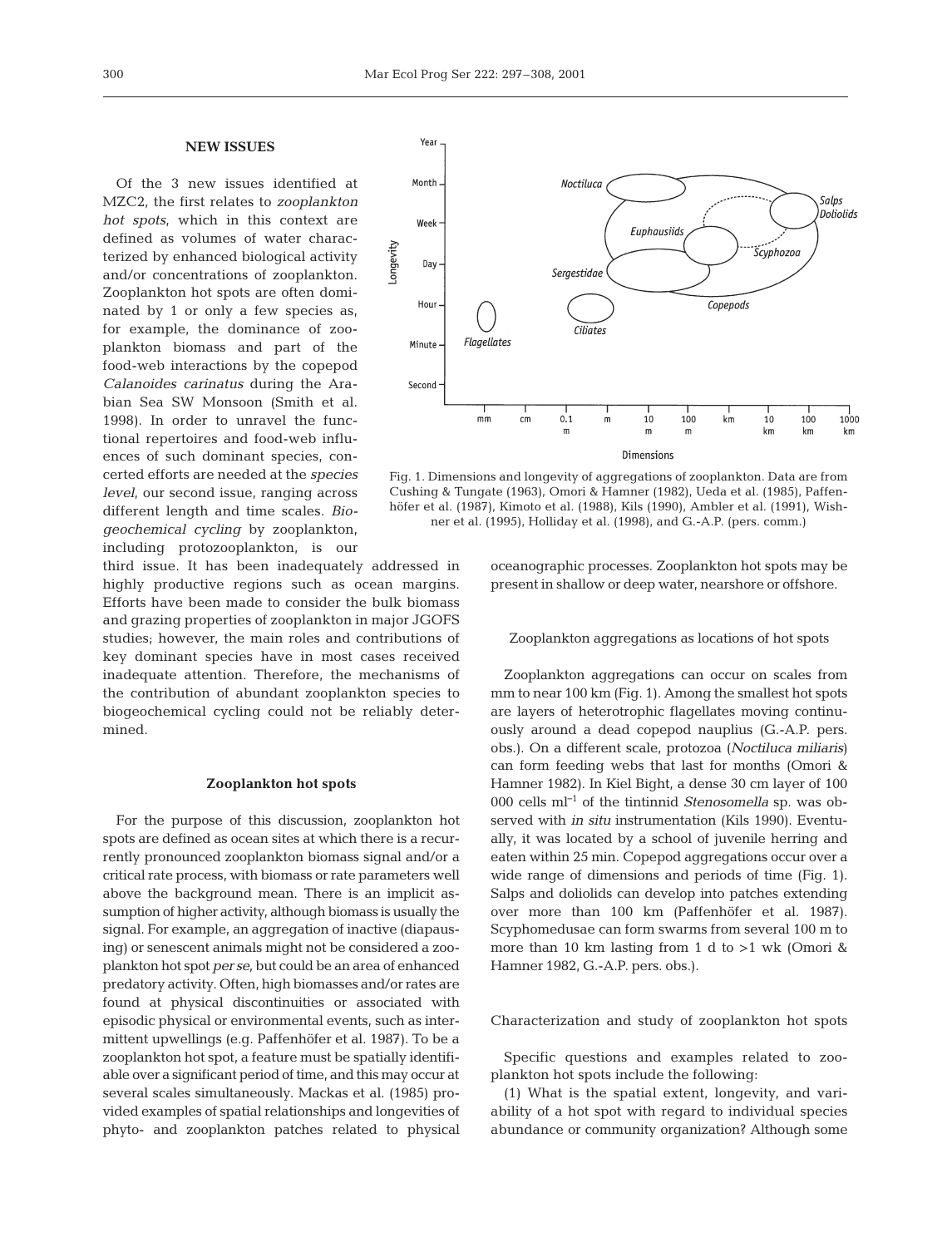information on spatial extent and longevity exists (Fig. 1), the results are over-generalized. Recent advances in instrumentation and deployment techniques have led to the discovery of thin layers of phytoplankton and zooplankton ranging in thickness from a few tens of cm to a few m, extending horizontally for several km and persisting for >24 h (Hanson & Donaghay 1998, Holliday et al. 1998). Changes in temporal and spatial environmental features lead to variability in abundance, distribution and activity of zooplankton (MZC1 Issue 2). The extent of those features will be of special interest in attempting to understand the formation of zooplankton hot spots.

(2) What are the mechanisms that lead to the formation, maintenance and dispersion of zooplankton hot spots? For example, Price (1989) demonstrated that many specimens of the euphausiid *Thysanoessa raschii* returned to feed on a patch of phytoplankton (i.e. the phytoplankton provided a signal which resulted in the aggregation of the euphausiid). Reproduction responses to enhanced food can also provide a mechanism of patch formation, as illustrated by the calanoid copepod *Temora turbinata* in a phytoplankton-rich mass of upwelled water (Paffenhöfer et al. 1987). Calanoid copepods prefer strata of high primary productivity to those of highchlorophyll concentrations (Herman et al. 1981). Thus, food quality may to be more important than quantity (Kleppel 1993).

(3) Are zooplankton hot spots optimal habitats for some species of zooplankton and/or their predators? The study of Herman et al. (1981) seems to indicate that *Calanus* and other copepods can choose vertically the most favorable location. Are such hot spots indicators of optimal habitat for other kinds of species (i.e. fish that prey on the zooplankton)? For example, during the SCOPEX project, right whales migrated to the Cape Cod region each spring, apparently in need of finding and feeding upon very high concentrations of older life stages of a particular copepod species *Calanus finmarchicus* in order to sustain themselves (Wishner et al. 1995). The occurrence and specific locations of suitable zooplankton swarms and patches is a function of currents, weather, and water temperature.

(4) What are the impacts of zooplankton hot spots on individual species, including their life history strategies, behavior and physiology? A hot spot driven by food may only last as long as food is available (Price 1989). An individual copepod species may occupy different depth layers as it grows from early nauplius to adulthood (e.g. Miller 1993).

(5) What are the impacts of zooplankton hot spots on communities, including fisheries, biogeochemical cycles, and ecosystem function? Recruitment success of marine fish stocks is in part related to conditions where food concentrations exceed mean levels (e.g. Lasker 1975).

# Addressing the issue of zooplankton hot spots

There are 3 major challenges related to observing and understanding the dynamics of zooplankton hot spots: finding, sampling/observing and modeling. The latter will be discussed in the following section on species-level issues. Finding a hot spot requires (1) knowledge of the physics and biology of the area to focus on a likely location, (2) the use of remote sensing tools, such as satellites, airplanes, and acoustic moorings, to monitor the area and detect an event or feature, and (3) specialized targeted sampling, such as fine-scale (cm) vertical profiles once the probable location has been identified.

Once found, the zooplankton hot spot needs to be studied with adaptive sampling, relative to the feature itself and its spatial and temporal development. Continuous studies over time are essential. Intermittent observations, such as one site visit per week or month, usually do not provide sufficient data on magnitude and longevity of *in situ* processes in dynamic regions. Rapid response is needed for temporally ephemeral events. It is vital to simultaneously quantify multiple variables of physics, chemistry, and biology with real-time visualization of data. Studies of rate processes and behavior, which require greater amounts of time to undertake, should be embedded within any synoptic program, but this may sometimes require a different sampling platform. Smaller-scale hot spots lasting seconds to minutes over centimeters to meters can be observed with noninvasive equipment, as shown by Kils (1992) using his ecoSCOPE. Long Term Ecosystem Research (LTER)-type efforts will be needed to determine the frequencies, duration, and rates of larger-scale hot spots. Larger-scale investigations are likely to be most successful in regions of simple physical circulation and predictable zooplankton assemblages; at the same time we need to strive to develop means to quantify activities on scales of basins. Continuous observations that combine both acoustical (Holliday et al. 1998) and optical measurements promise to provide valuable insights into taxonspecific and stage-specific positioning and aggregations (also MZC1 Issues 5 and 6). Our ability to understand how zooplankton actually function will depend to a large degree on technological advances in detecting identifiable targets at ecologically relevant scales.

The potential importance of zooplankton hot spots had been suggested previously by Haury et al. (1978). What is new is the availability of improved instrumentation and methodology for studying these features at the required spatial and temporal scales. Also, there is a greater appreciation of the potential importance of these hot spots, not merely as unique and interesting phenomena but as major contributors to totalecosystem structure and function. Zooplankton hot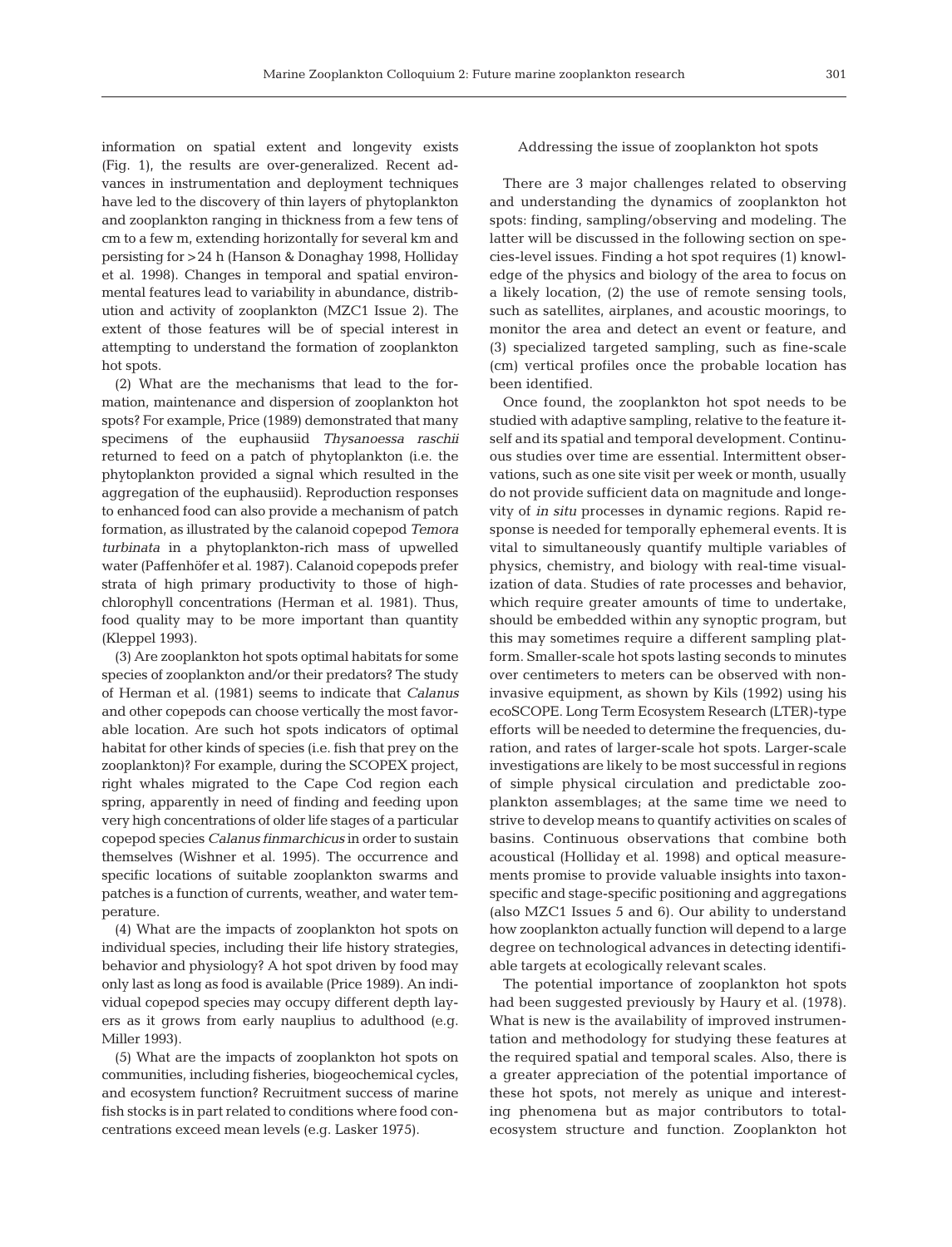spots are critical to biogeochemical coupling, since much of the material flux may occur at very specific times and locations.

# **Species level**

Within the context of a species-level focus 2 goals are essential to the future research on marine zooplankton: (1) understanding biodiversity and mechanisms of biological interactions, and (2) developing predictive modeling capability. The first goal is oriented towards curiosity-driven basic science. The second goal requires a research agenda facilitating appropriate environmental and biological data sets for models.

The working group recommended an integrative and concerted approach that includes multiple levels of biological analyses, from large-scale environments and populations to cellular and molecular levels (Fig. 2). The intent is to generate an understanding of a particular species and the associated relevant pro-



Fig. 2. Integration of species-level studies through 3 levels: population, organism, and cellular/molecular

cesses over a wide range of space and time scales. The initial effort in marine zooplankton towards an understanding of function at the species level was made by Marshall & Orr (1972), who dedicated their scientific careers to studies of the copepod *Calanus finmarchicus.*

# Characterization and study of the species-level approach

At the level of the chemical, physical and biological environment and specific populations, the integrative approach focuses on ecology which includes patterns and dispersal, and evolution, including adaptation and genetic population structure, of a marine zooplankton species (Fig. 2). At the next level, individual organisms, the focus is on life histories, overwintering strategies, various behaviors including mating, predator avoidance and migrations, functional morphology including motion and feeding, and bioenergetics such as nutritional requirements and metabolic expenditures. At the cellular and molecular levels biochemical adaptations involving enzymes, and their genetic bases, are of major interest. The species-specific approach would provide an in-depth understanding for a limited number of marine zooplankton species to serve as a framework for considering ecosystem-level processes. Individual species are the basic evolutionary unit in the marine biota, and a species-level approach is an effective tool for studying organismenvironment interactions, as already considered in MZC1 (i.e. characterization of individual small-scale behaviors). This approach combines laboratory work and fieldwork to address basic science questions and to produce quantitative information for use in models based on realistic biology.

To follow this recommendation, the focus in future studies may be limited to one or a few abundant to dominant species in a particular region, pelagic community or ecosystem. A comprehensive understanding of a zooplankton species' existence can only be accomplished if those parameters (including other zooplankton taxa) affecting the species, and being affected by the respective species, are included in the assessments.

Another rationale for studying particular zooplankton species comes from their part in regulating biogeochemical cycling, biomass, and species diversity of marine ecosystems. Zooplankton are a major link in marine food webs and integral to nutrient and carbon cycling. For example, protozooplankton and small-size metazoans (small species and developmental stages) contribute greatly to biogeochemical fluxes in epipelagic waters over a wide latitudinal range. Small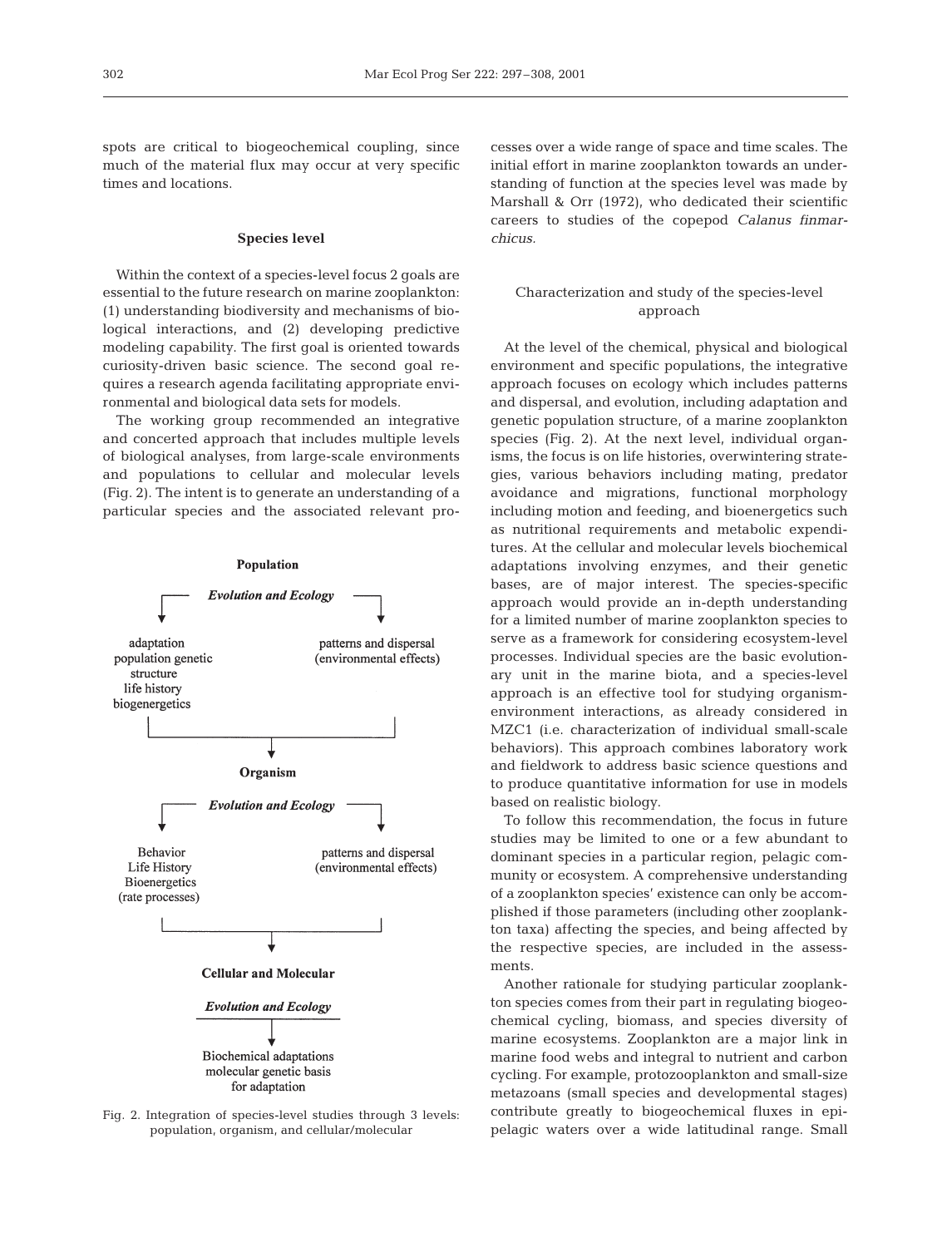metazooplankton taxa (e.g. *Oithona*, *Oncaea* and small calanoids) can affect processes underlying marine ecosystem function because of their numerical or biomass dominance and their critical role as intermediaries between the classical and microbial food webs (Gonzalez et al. 1994). Changes in marine ecosystems, due to either natural or human-induced variability, could be observed through changes in communities of marine zooplankton, including composition, diversity and abundance.

# Zooplankton taxa of significance

Examples of marine zooplankton taxa that could be considered for study include the copepod *Calanus finmarchicus*, a dominant species in part of the North Atlantic, and *Calanoides carinatus* from the northwestern Indian Ocean and ocean margins of Africa. The TransAtlantic Study of *Calanus finmarchicus* (TASC) was an initial effort in an attempt to perform a specieslevel study, as was the Subarctic Pacific Ecosystem Research (SUPER) study, which focused mainly on 3 species of the genus *Neocalanus* (Miller 1993).

The small copepod genus *Oithona* occurs ubiquitously and abundantly in the sea, from estuaries to the open ocean and from tropical to polar regions (e.g. Paffenhöfer 1993, Nielsen & Sabatini 1996). In the Southern Ocean production of *O. similis* may be higher than each of the other zooplankton species there (Fransz & Gonzalez 1995). The small copepod genus *Oncaea*, which is ubiquitous except in estuaries, can be as abundant as *Oithona*, and at times the dominant zooplankton taxon (e.g. Antarctic waters, Metz 1998). The potential significance of such small copepod genera in the oceans' pelagic communities and biogeochemical cycles has only been recognized during the past several years, because these organisms had not been collected quantitatively earlier due to the use of coarse net meshes.

The appendicularian genus *Oikopleura* is also broadly distributed and is characterized by extraordinary growth rates and short generation times (Deibel 1998, Hopcroft et al. 1998). The salp *Thalia democratica* occurs circumglobally in neritic subtropical waters and is known for the fastest growth rates of any metazoan (Heron 1972). Larger *Salpa* spp. can also occur in high abundance and produce large, fast-sinking faecal pellets. The euphausiid *Euphausia superba* is the dominant metazooplankton species in the Antarctic Ocean (e.g. Hopkins 1985), but its interannual variability is large and alternates with high abundances of salps *S. thompsoni* depending on ice cover. Oligotrich ciliates such as the genus *Strombidium* and other genera consume numerous species of nanoflagellates, which, in

turn, are major consumers of primary production and bacterial secondary production.

Suitable study subjects are not limited to these examples. Selection of 'target' species should certainly require that they be major players in a significant ecosystem. Beyond that, rewarding target species are those that permit an integrative study through many levels of analysis from evolutionary ecology to molecular biology. Therefore, other criteria might include amenability to culture and information presently available in the literature.

# Model development

Development and application of suitable models should play a significant part in the future species-level and hot spot studies. A recent workshop (US GLOBEC 1994) specifically recommended the following types of marine zooplankton models: (1) models based on the mechanisms that underlie animal behavior; (2) nested models that allow transfer of information between individuals and populations; and (3) detailed mechanistic models for a limited number of species. These suggestions include a large part of the integrated research suggested earlier in this section but also aspects related to zooplankton hot spots. Advances in the modeling of MZC1 Issue 1 have been made during the past 11 yr. For example, some individual-based models include small-scale behavior (*Metridia lucens*; Batchelder & Williams 1995). Usually the behavior of zooplankton in models is in the form of simple swimming and/or migration responses to changes in environmental conditions, such as temperature, salinity or light (e.g. Dekshenieks et al. 1996). Models that include parameterizations of specific zooplankton motion behavior (e.g. drifting vs directed swimming), specific feeding behavior (e.g. feeding current vs attachment to particles vs swimming) and their interactions are only now starting to be developed. This direction in marine zooplankton modeling requires detailed experimental observations simulating environmental conditions as closely as possible.

Since MZC1, there has been an emphasis on the development of coupled physical-biological models (Table 1: Hofmann & Lascara 1998, Carlotti et al. 2000). Advances in ocean circulation modeling have resulted in improved simulations of flow fields at nearly all scales. Long-term predictability of physical variables has advanced (e.g. Griffies & Bryan 1997, Robinson et al. 1998), as have data assimilation methods for biological and ecological data (Lawson et al. 1995). To date, parameterization of zooplankton in circulation-biological models is usually in terms of average population characteristics for functional groups (e.g. Fasham et al. 1990) and or specific species (e.g. Moisan et al. 1996, Miller et al. 1998).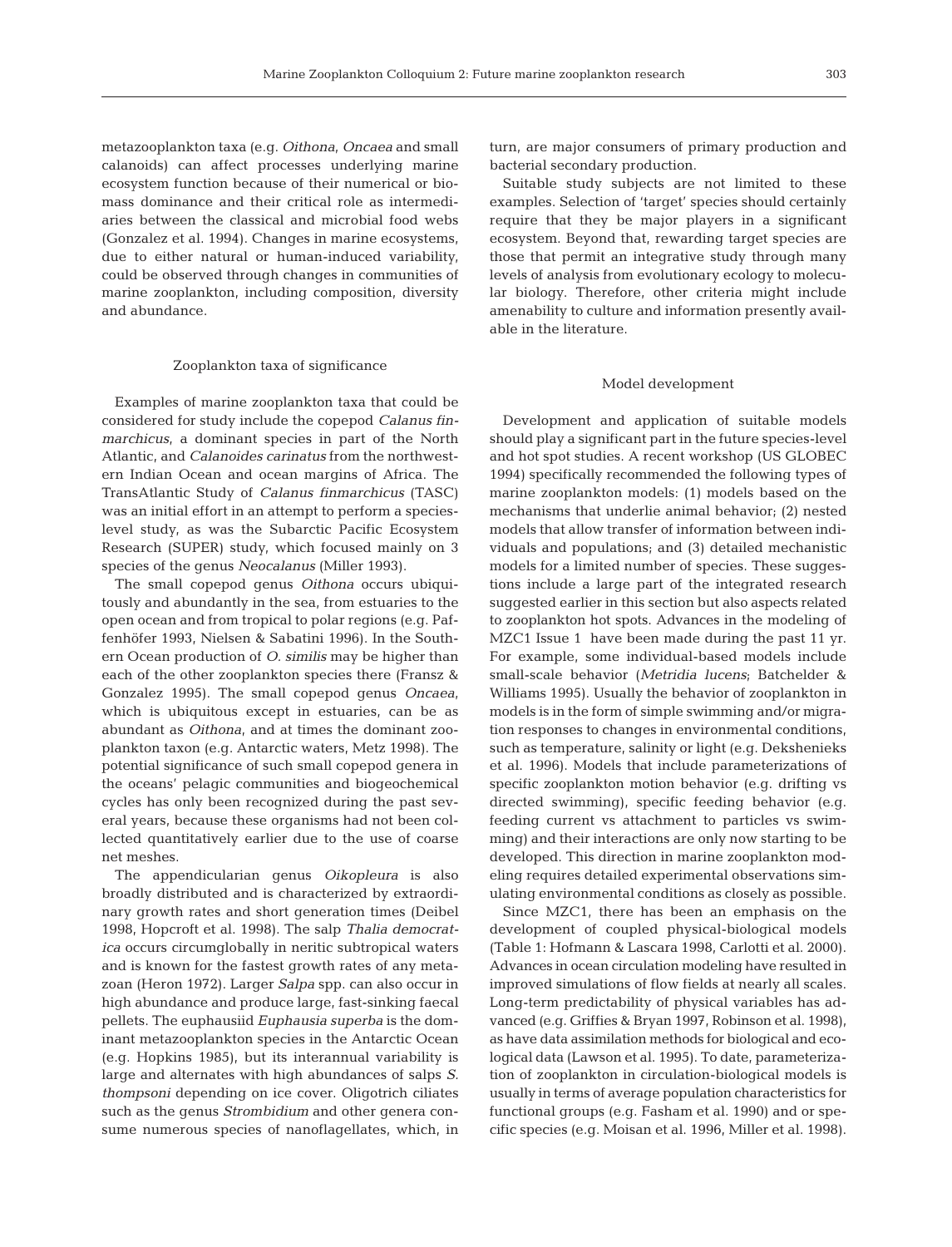Future models will require not only improvements in the representation of physics but also species-specific performances of the respective abundant zooplankton genera/species. Nested models that include parameterizations of individual and population processes have not been developed. They will require better field and experimental measuring capability, and advances in computer resources.

Any environmentally oriented species-level model will have to be interdisciplinary. Species-level models and hot spot models both occur in an environment affected by physical variables and numerous biological and chemical parameters, usually including several other zooplankton species as well, because no pelagic environment exists where one zooplankton species is exclusively abundant.

# **Zooplankton and biogeochemical cycles**

Zooplankton directly affect the elemental stoichiometry and material fluxes between particulate and dissolved matter through various processes associated with the selective consumption and subsequent processing of their food resources. The most widely recognized link to biogeochemical fluxes is the repackaging of digestive by-products into fast sinking fecal pellets by relatively large animals (Noji 1991). Given the full spectrum of pelagic consumers (including protists) and the extent of their interactions within food webs, however, this is by no means the only way in which zooplankton can regulate the efficiency of the biological carbon pump or influence elemental cycles.

In the subsections below, we briefly consider the implications of zooplankton-mediated processes in modifying sinking particulate fluxes, in recycling and distributing inorganic and organic materials throughout the water column, and in determining the complex dynamics of food-web structure and trophic flows. Implicit in this discussion is a necessary progression of approaches that might begin with simple theory and experimental studies in bottles, but must extend to measurable phenomena in natural settings and system-level coupled models.

#### Modification of the downward POM flux

To achieve a mechanistic understanding of the decrease in particulate organic fluxes with depth, both within and below the euphotic zone, we need to know to what extent this decrease is due to the activities of zooplankton versus other consumers such as bacteria (Banse 1990) or physical/chemical processes. Furthermore, we need to know the rates and selectivities of zooplankton

in modifying the chemical makeup of sinking particulate organic matter (POM) (Wakeham & Lee 1993). Since most of the downward POM flux is in the form of relatively large particulates (fecal pellets and aggregates; Fowler & Knauer 1986), future research must also address how zooplankton find and colonize such particles and how fast they consume them (Kiørboe 2000). First, however, we ought to find out which proto- and metazooplankton taxa are the main colonizers and feeders. Since grazing processes can also stimulate the metabolic activity of bacteria, and in turn the microbial role in particle disaggregation, this is an area of research that potentially involves synergistic influences of micro- and macro-consumers that are no less complicated than foodweb interactions in the epipelagic zone.

One exciting possibility for investigating how zooplankton modify the quality of the sinking POM is the use of biomarkers to distinguish organic matter sources and alteration processes (e.g. Brasell 1993, Wakeham & Lee 1993). Progress in this area is presently limited, however, by the relative scarcity of unique biomarkers for phytoplankton prey, notable exceptions being dinosterol for dinoflagellates and long-chain alkenones for certain haptophytes (Brassell 1993). There are, however, virtually no biomarkers for zooplankton. The situation is further complicated by rapid digestive and biosynthetic alteration of dietary organic matter by the zooplankton themselves, as well as their assemblages of gut flora. Consequently, zooplankton nutritional physiologists need to collaborate closely with organic biogeochemists and microbiologists in developing useful new biomarkers for studying the fate of organic matter.

Numerous previous studies have focused on the role of zooplankton feeding on the packaging and vertical flux of particulate organic materials (Noji 1991, Feinberg & Dam 1998). Much less effort has been directed at examining the impacts of zooplankton on the recycling of biogenic materials in the upper water column. By influencing the efficiency of recycling, zooplankton plays a critical role in determining the rate of regenerated production. This provides a direct linkage between zooplankton, primary production, and biogeochemical cycles. Thus, future studies should place greater emphasis on the mechanisms and processes by which zooplankton recycle nutrients and organic matter.

# Dissolved inorganic and organic matter (DIM and DOM): recycling and export

A multi-level protistan grazing chain is the dominant trophic pathway in most open-ocean food webs, its length ensuring that primary production will largely be recycled rather than transferred to larger animals or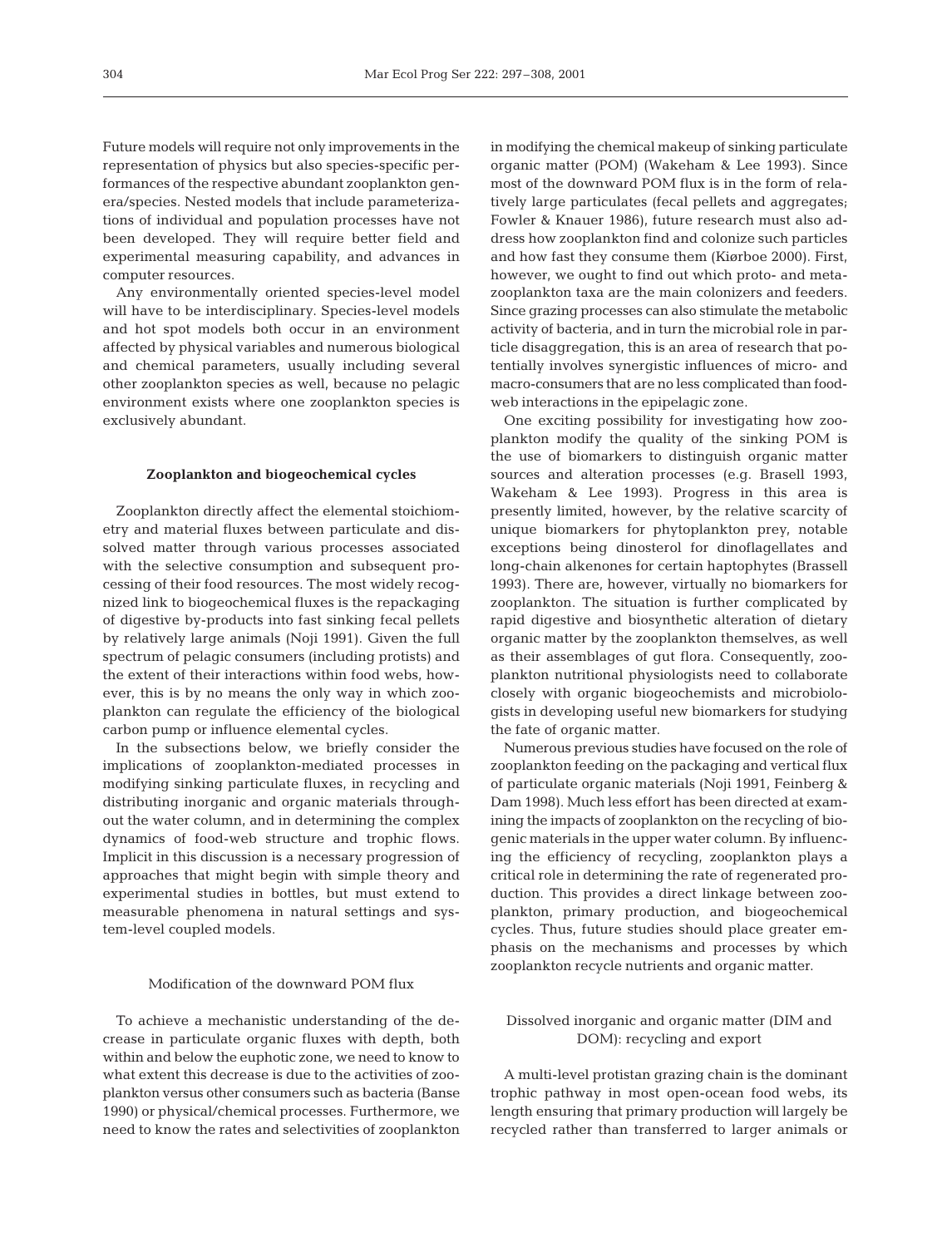exported. Although less important in absolute rates of material cycling, larger animals have the unique ability, in such deep-water systems, to deposit their metabolic by-products several hundreds of meters deeper than their food source in the euphotic zone. In addition, the active flux of both inorganic and organic carbon and nitrogen due to diel vertical migrators and the mortality of migrators below the pycnocline can significantly increase the exported production (Longhurst et al. 1989, Dam et al. 1995, Zhang & Dam 1997). Data on this topic remain scarce, however. Further studies along gradients of latitude and productivity, similar to that of Ikeda (1985), are essential to establish global generalizations of the role of migrator-mediated fluxes of DIM and DOM.

A related realization is that zooplankton-generated DOM may be as important as that of phytoplankton in enhancing bacterial biomass and productivity (Hygum et al. 1997, Strom et al. 1997). These observations suggest several questions for future research: (1) What are the roles of zooplankton in supporting the microbial loop, and are they fundamentally different for protistan versus metazoan consumers? (2) What is the relative importance of alternate mechanisms of DOC production by zooplankton (e.g. excretion, sloppy feeding, fecal leaching) in the economy of the sea? (3) Is the biochemical composition of the DOC produced by zooplankton different from that produced from algal exudation, and if so, what are the consequences for bacterial production?

Additionally, we need to understand in much greater detail how direct grazing and the altered digestive products of zooplankton influence specific elemental cycles and greenhouse-relevant gases. Some challenges related to this topic include studies of zooplankton gut and fecal pellets as a habitat for anaerobic processes such as methanogenesis (Tilbrook & Karl 1995), grazing influences on DMS production and transformations (Dacey & Wakeham 1986, Wolfe & Steinke 1996, Tang et al. 2000), and grazer control of the redox states and bioavailability of trace elements (Barbeau & Moffett 2000).

Community structure and food-web dynamics

Within the context of a broad trophic network that varies in time and space, the interactions of producers and consumers have profound consequences for the biogeochemistry of the oceans. Differences in the coupling of production and grazing processes give rise, for instance, to large regional and seasonal variations in the magnitudes of phytoplankton standing stocks (blooms), nutrient utilization and recycling efficiencies, and export ratios. Two questions related to foodweb dynamics seem to be particularly important to a

mechanistic understanding of oceanic biogeochemistry: (1) What are the roles of grazing and predation in controlling growth of populations and maintaining ecosystem stability in the open ocean (e.g. Frost & Franzen 1992, Landry et al. 1997)? (2) How should food-web interactions be nested in models of biogeochemical cycles (Legendre & Rassoulzadegan 1996, Verity & Smetacek 1996)?

To answer question (1), we need experimental studies to validate and define the operational rules of potentially important regulatory mechanisms (e.g. Department of Energy 1994). For example, are lower limits of microbial population abundances set directly by protistan grazing thresholds, as assumed without sound supporting evidence in most models (Strom et al. 2000), indirectly by more complex cascading influences of higher-order consumers (Calbet & Landry 1999), or by mechanisms as yet unappreciated? Related to this topic, we also must begin to understand when environmental factors can lead to large abundances of zooplankton with unique capabilities regarding phytoplankton control and export (e.g. salps, see also species level and hot spots) or whose secreted tests or shells can comprise significant geochemical pools and fluxes (foraminifera, radiolaria, pteropods).

Empiricists need to work closely with modelers as recommended in US GLOBEC (1994). One of the main frictions in such interactions involves the modeller's desire to reduce the problem to its simplest terms and the empiricist's desire to reproduce detailed behaviors of recognizable organisms and ecosystems. Zooplanktologists can contribute to modelling efforts by participating in the selection of model variables and processes and by lending their expertise to parameterization. In addition to challenging the modeller's structures and parameter values, zooplankton ecologists ought to appreciate the modeller's need for appropriate data sets and experimental results to validate key mechanisms as well as the system's natural dynamics.

### **CONCLUSIONS**

The 3-day MZC2 was an interdisciplinary attempt to evaluate which issues would be of significance in future marine zooplankton studies. The 3 new issues that emerged from discussions focused on (1) zooplankton hot spots, (2) species-level interactions, and (3) biogeochemical cycling. These 3 foci complement the 7 issues addressed at MZC1 11 yr ago, which will continue to be major issues in the decades to come. This document is based on the urgent need to comprehend the function of biological processes in the ocean, and to enhance the recent pace of progress. Future major advances, not just in marine zooplankton re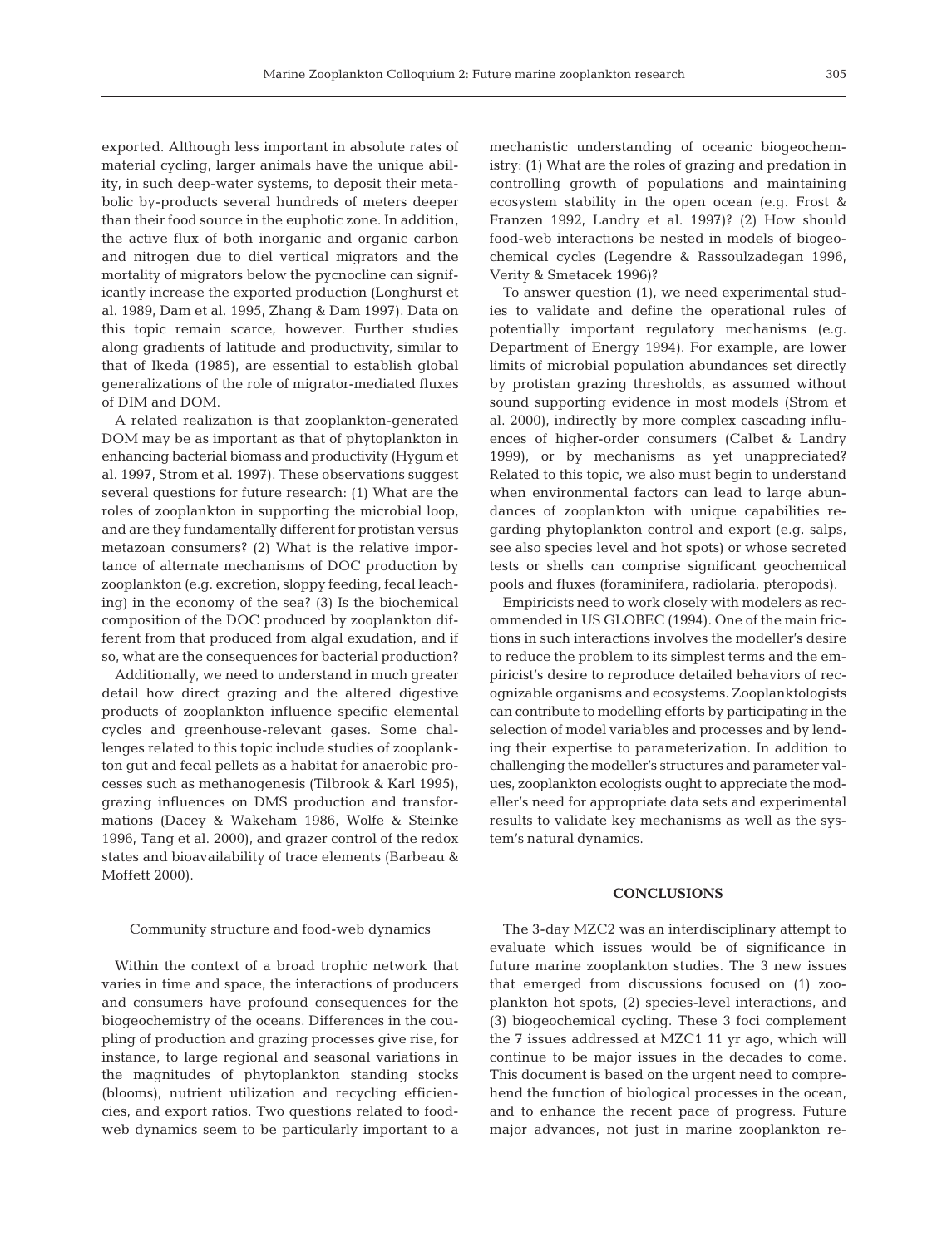search but in biological oceanography sensu strictu towards understanding community and eventually ecosystem functioning, and its variability, will be a function of setting priorities. We will not be able to develop a solid predictive capability on the significance of zooplankton in the pelagic environment, and therefore a general understanding of its functioning, until we can determine the mechanisms of the zooplankton's contribution (e.g. Aebischer et al. 1990). Determining such mechanisms and developing predictive capabilities depends on (1) *continuous long-term observations* not just on abundant zooplankton taxa but also of the major physical, chemical and biological variables governing their occurrence, distribution and abundance, (2) *in situ rate quantifications* of feeding, growth, mortality etc., accompanying the long-term observations, and (3) parallel interdisciplinary *modeling* (e.g. Hofmann & Lascara 1998, Carlotti et al. 2000).

*Acknowledgements.* This colloquium was made possible by the commitment of more than 40 marine scientists who selflessly provided time and funds. The Skidaway Marine Science Foundation under the direction of Carol Megathlin supported the colloquium financially. The Georgia Coastal Center for Education provided meeting facilities. We gratefully acknowledge their support. This report was composed using a framework established at the meeting and repeatedly revised by several participants, who spent numerous hours to improving it.

### LITERATURE CITED

- Aebischer NJ, Coulson JC, Colebrook JM (1990) Parallel long-term trends across four marine trophic levels and weather. Nature 347:753–755
- Ambler JW, Ferrari FD, Fornshell JA (1991) Population structure and swarm formation of the cyclopoid copepod *Dioithona oculata* near mangrove cays. J Plankton Res 13: 1257–1272
- Ban S, Burns C, Castel J, Chaudron Y and 19 others (1997) The paradox of diatom-copepod interactions. Mar Ecol Prog Ser 157:287–293
- Banse K (1990) New views on the degradation and the disposition of organic particles as collected by sediment traps in the open ocean. Deep-Sea Res 37:1177–1195
- Barbeau K, Moffett JW (2000) Laboratory and field studies of colloidal iron oxide dissolution as mediated by phagotrophy and photolysis. Limnol Oceanogr 45:827–835
- Batchelder HP, Williams R (1995) Individual-based modelling of the population dynamics of *Metridia lucens* in the North Atlantic. ICES J Mar Sci 52:469–482
- Bollens SM, Frost BW (1991) Diel vertical migration in zooplankton: rapid individual response to predators. J Plankton Res 13:1359–1365
- Brassell SC (1993) Applications of biomarkers for delineating marine paleoclimate fluctuations during the Pleistocene. In: Engel MH, Macko SE (eds) Organic geochemistry. Plenum Press, New York, p 699–738
- Brodeur RD, Frost BW, Hare SR, Ingraham WJ Jr, Francis RC (1998) Interannual variations in zooplankton biomass in the Gulf of Alaska, and covariation with the California Current zooplankton biomass. EOS Trans 79:53
- Buskey EJ, Stoecker DK (1989) Behavioral responses of the marine tintinnid *Favella* sp. to phytoplankton: influence of chemical, mechanical and photic stimuli. J Exp Mar Biol Ecol 132:1–16
- Calbet A, Landry MR (1999) Mesozooplankton influences on the microbial food web: Direct and indirect trophic interactions in the oligotrophic open ocean. Limnol Oceanogr 44:1370–1380
- Carlotti F, Wolf KU (1998) A Lagrangian ensemble model of *Calanus finmarchicus* coupled with a 1-D ecosystem model. Fish Oceanogr 7:191–204
- Carlotti F, Giske F, Werner F (2000) Modeling zooplankton dynamics, In: Harris RP, Wiebe P, Lenz J, Skjodal HR, Huntley M (eds) ICES zooplankton methodology manual. Academic Press, San Diego, p 571–667
- Cushing DH, Tungate DS (1963) Studies on a *Calanus* patch. I. The identification of a *Calanus* patch. J Mar Biol Assoc UK 43:327–337
- Dacey JWH, Wakeham SG (1986) Oceanic dimethylsulfide: production during zooplankton grazing on phytoplankton. Science 233:1314–1316
- Dam HG, Roman MR, Youngbluth MJ (1995) Downward export of respiratory carbon and dissolved organic nitrogen by dielmigrant mesozooplankton at the JGOFS Bermuda timeseries station. Deep-Sea Res I 42:1187–1197
- Deibel D (1998) Feeding and metabolism of appendicularia. In: Bone Q (ed) The biology of pelagic tunicates. Oxford University Press, Oxford, p 139–149
- Dekshenieks MM, Hofmann EE, Klinck JM, Powell EN (1996) Modeling the vertical distribution of oyster larvae in response to environmental conditions. Mar Ecol Prog Ser 136:97–110
- Department of Energy (1994) Ocean Margins Program: water column and benthic boundary layer studies—scientific framework. Jahnke R, Verity P (eds) Department of Energy, Washington, DC
- Doall MH, Colin SP, Strickler JR, Yen J (1998) Locating a mate in 3-D: the case of *Temora longicornis.* Phil Trans R Soc Lond B 353:681–689
- Fasham MJR, Ducklow HW, McKelvie DS (1990) A nitrogenbased model of plankton dynamics in the oceanic mixed layer. J Mar Res 48:591–639
- Feinberg LR, Dam HG (1998) Effects of diets on dimensions, density and sinking rates of fecal pellets of the copepod *Acartia tonsa*. Mar Ecol Prog Ser 175:87–96
- Fessenden L, Cowles TJ (1994) Copepod predation on phagotrophic ciliates in Oregon coastal waters. Mar Ecol Prog Ser 107:103–111
- Fowler SW, Knauer GA (1986) Role of large particles in the tranport and organic compounds through the oceanic water column. Prog Oceanog 16:147–194
- Fransz HG, Gonzalez SR (1995) The production of *Oithona similis* (Copepoda:Cyclopoida) in the Southern Ocean. ICES J Mar Sci 52:549–555
- Frost BW, Franzen NC (1992) Grazing and iron limitation in the control of phytoplankton stock and nutrient concentration: a chemostat analogue of the Pacific equatorial upwelling zone. Mar Ecol Prog Ser 83:291–303
- Gonzalez SR, Kuipers BR, Fransz HG (1994) Mesozooplankton abundance, composition and copepod egg production from the polar front to the ice-edge during spring in the southern ocean. EOS Trans 75:177
- Griffies SM, Bryan K (1997) Predictability of North Atlantic multidecadal climate variability. Science 275:181–184
- Hanson AK, Donaghay PL (1998) Micro- to fine-scale chemical gradients and layers in stratified coastal waters. Oceanography 11:10–17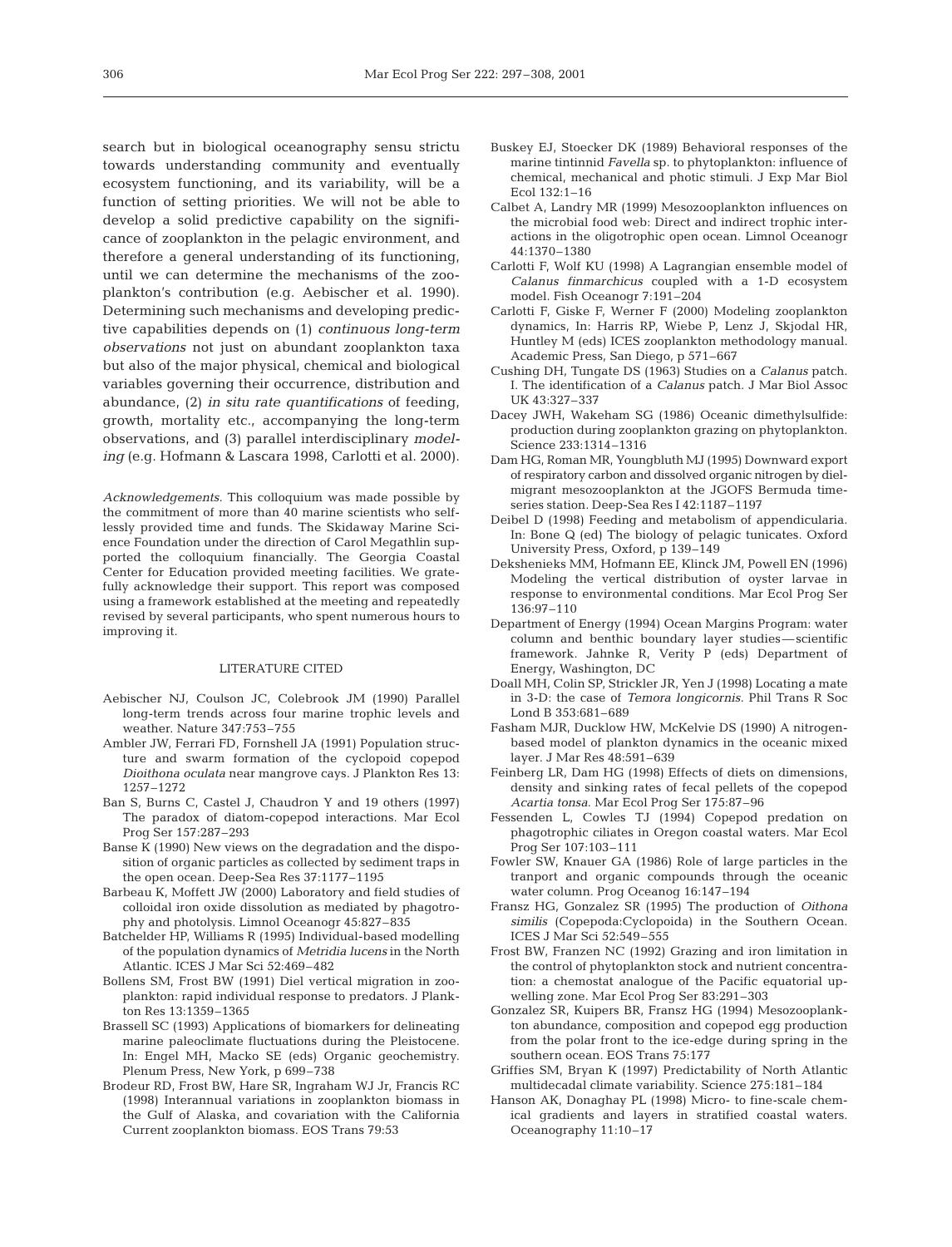- Haury LR, McGowan JA, Wiebe PH (1978) Patterns and processes in the time-space scales of plankton distributions. In: Steele JH (ed) Spatial pattern in plankton communities. NATO Conference Series, Series IV: Marine Sciences, Plenum Press, New York, p 277-327
- Herman AW, Sameoto DD, Longhurst AR (1981) Vertical and horizontal distribution patterns of copepods near the shelfbreak south of Nova Scotia. Can J Fish Aquat Sci 38: 1065–1076
- Heron AC (1972) Population ecology of a colonizing species: The tunicate *Thalia democratica*. I. Individual growth rate and generation time. Oecologia 10:269–293
- Hofmann EE, Lascara CM (1998) Overview of interdisciplinary modeling for marine ecosystems. In: Brink KH, Robinson AR (eds) The sea, Vol 10. John Wiley & Sons, Inc., New York, p 507–540
- Holliday DV, Pieper RE, Greenlaw CF, Dawson JK (1998) Acoustical sensing of small-scale vertical structures in zooplankton assemblages. Oceanography 11:18–23
- Hopcroft RR, Roff JC, Bouman HA (1998) Zooplankton growth rates: the larvaeceans *Appendicularia*, *Fritillaria* and *Oikopleura* in tropical waters. J Plankton Res 20:539–555
- Hopkins TL (1985) Food web of an Antarctic midwater ecosystem. Mar Biol 89:197–212
- Hygum BH, Petersen JW, Søndergaard M (1997) Dissolved organic carbon released by zooplankton grazing activity a high-quality substrate pool for bacteria. J Plankton Res 19:97–111
- Ikeda T (1985) Metabolic rates of epipelagic marine zooplankton as a function of body size and temperature. Mar Biol 104:1–11
- Irigoien X, Head R, Klenke U, Meyer-Harms B, Harbour D, Niehoff B, Hirche HJ, Harris R (1998) A high frequency time series at weathership M, Norwegian Sea, during the 1997 spring bloom: feeding of adult female *Calanus finmarchicus*. Mar Ecol Prog Ser 172:127–137
- James MR, Hall JA (1995) Planktonic ciliated protozoa: their distribution and relationship to environmental variables in a marine coastal ecosystem. J Plankton Res 17:659–683
- Jonasdottir SH, Fields D, Pantoja S (1995) Copepod egg production in Long Island Sound, USA, as a function of the chemical composition of seston. Mar Ecol Prog Ser 119:87–98
- Kils U (1990) On the micro-structure of micro-layers. Results of an *in situ* zooplankton counter. EOS Trans 71:94
- Kils U (1992) The ecoSCOPE and dynIMAGE: microscale tools for *in situ* studies of predator-prey interactions. Arch Hydrobiol Beih Ergeb Limnol 36:83–96
- Kimoto K, Nakashima J, Morioka Y (1988) Direct observations of copepod swarm in a small inlet of Kyushu, Japan. Bull Seikai Reg Fish Res Lab 66:41–58
- Kiørboe T (2000) Colonization of marine snow aggregates by invertebrate zooplankton: abundance, scaling, and possible role. Limnol Oceanogr 45:479–484
- Kleppel GS (1993) On the diet of calanoid copepods. Mar Ecol Prog Ser 99:183–195
- Kleppel GS (2001) The nutrition of zooplankton. Workshop Proceedings. University of South Carolina, Columbia
- Landry MR, Barber RT, Bidigare RR, Chai F and 9 others (1997) Iron and grazing constraints on primary production in the central equatorial Pacific: an EqPac synthesis. Limnol Oceanogr 42:405–418
- Lasker R (1975) Field criteria for survival of anchovy larvae: the relation between inshore chlorophyll maximum layers and successful first feeding. Fish Bull 73:453–462
- Lawson LM, Spitz YH, Hofmann EE, Long RB (1995) A data assimilation technique applied to a predator-prey model. Bull Math Biol 57:593–617
- Legendre L, Rassoulzadegan F (1996) Food-web mediated export of biogenic carbon in oceans: hydrodynamic control. Mar Ecol Prog Ser 145:179–193
- Liang D, Uye S, Onbe T (1996) Population dynamics and production of the planktonic copepods in a eutrophic inlet of the Inland Sea of Japan. I. *Centropages abdominalis*. Mar Biol 124:527–536
- Lindeque PK, Harris RP, Jones MB, Smerdon GR (1999) Simple molecular method to distinguish the identity of *Calanus* species (Copepoda: Calanoida) at any developmental stage. Mar Biol 133:91–96
- Longhurst AR, Bedo AW, Harrison WG, Head EJ, Sameoto DD (1989) Vertical flux of respiratory carbon by oceanic diel migrant biota. Deep-Sea Res 36:1705–1719
- Mackas DL, Denman KL, Abbott MR (1985) Plankton patchiness: biology in the physical vernacular. Bull Mar Sci 37: 652–674
- MZC1 (Marine Zooplankton Colloquium 1) (1989) Future marine zooplankton research — a perspective. Mar Ecol Prog Ser 55:197–206
- Marshall SM, Orr AP (1972) The biology of a marine copepod. Springer-Verlag, Berlin
- Metz C (1998) Feeding of *Oncaea curvata* (Poecilostomatoida,Copepoda). Mar Ecol Prog Ser 169:229–235
- Miller CB (1993) Pelagic production processes in the Subarctic Pacific. Prog Oceanogr 2:1–15
- Miller CB, Lynch DR, Carlotti F, Gentleman W, Lewis CVW (1998) Coupling of an individual-based population dynamic model of *Calanus finmarchicus* to a circulation model for the Georges Bank region. Fish Oceanogr 7:219–234
- Miralto A, Barone G, Romano G, Poulet SA, Ianora A, Russo GL, Buttino I, Mazzarella G, Laabir M, Cabrini M, Giacobbe MG (1999) The insidious effect of diatoms on copepod reproduction. Nature 402:173–176
- Mischke U (1994) Influence of food quality and quantity on ingestion and growth rates of three omnivorous heterotrophic ciliates. Mar Microb Food Webs 8:125–143
- Moisan JR, Hofmann EE, Haidvogel DB (1996) Modeling nutrient and plankton processes in the California coastal transition zone. 2. A threedimensional physical-bio-optical model. J Geophys Res 101:22677–22691
- Neill WE (1990) Induced vertical migration in copepods as a defense against invertebrate predation. Nature 345: 524–526
- Niehoff B, Klenke U, Hirche HJ, Irigoen X, Head R, Harris R (1999) A high- frequency time-series at Weathership M, Norwegian Sea, during the 1997 spring bloom: the reproductive biology of *Calanus finmarchicus*. Mar Ecol Prog Ser 176:81–92
- Nielsen TG, Sabatini M (1996) Role of cyclopoid copepods *Oithona* spp. in North Sea plankton communities. Mar Ecol Prog Ser 139:79–93
- Nielsen T, Satapoomin S, Hansen B, Sabatini M (1999) The role of *Oithona* spp. in arctic, temperate and tropical ecosystems. ASLO Meeting, Santa Fe, NM, 1–5 February 1999. American Society of Limnology and Oceanography, Waco, TX
- Noji TT (1991) The influence of macrozooplankton on vertical particulate flux. Sarsia 76:1–9
- Ohman MD, Wood SN (1995) The inevitability of mortality. ICES J Mar Sci 52:517–522
- Omori M, Hamner WM (1982) Patchy distribution of zooplankton: behavior, population assessment and sampling problems. Mar Biol 72:193–200
- Paffenhöfer GA (1993) On the ecology of marine cyclopoid copepods (Crustacea, Copepoda, Cyclopoida). J Plankton Res 15:37–55